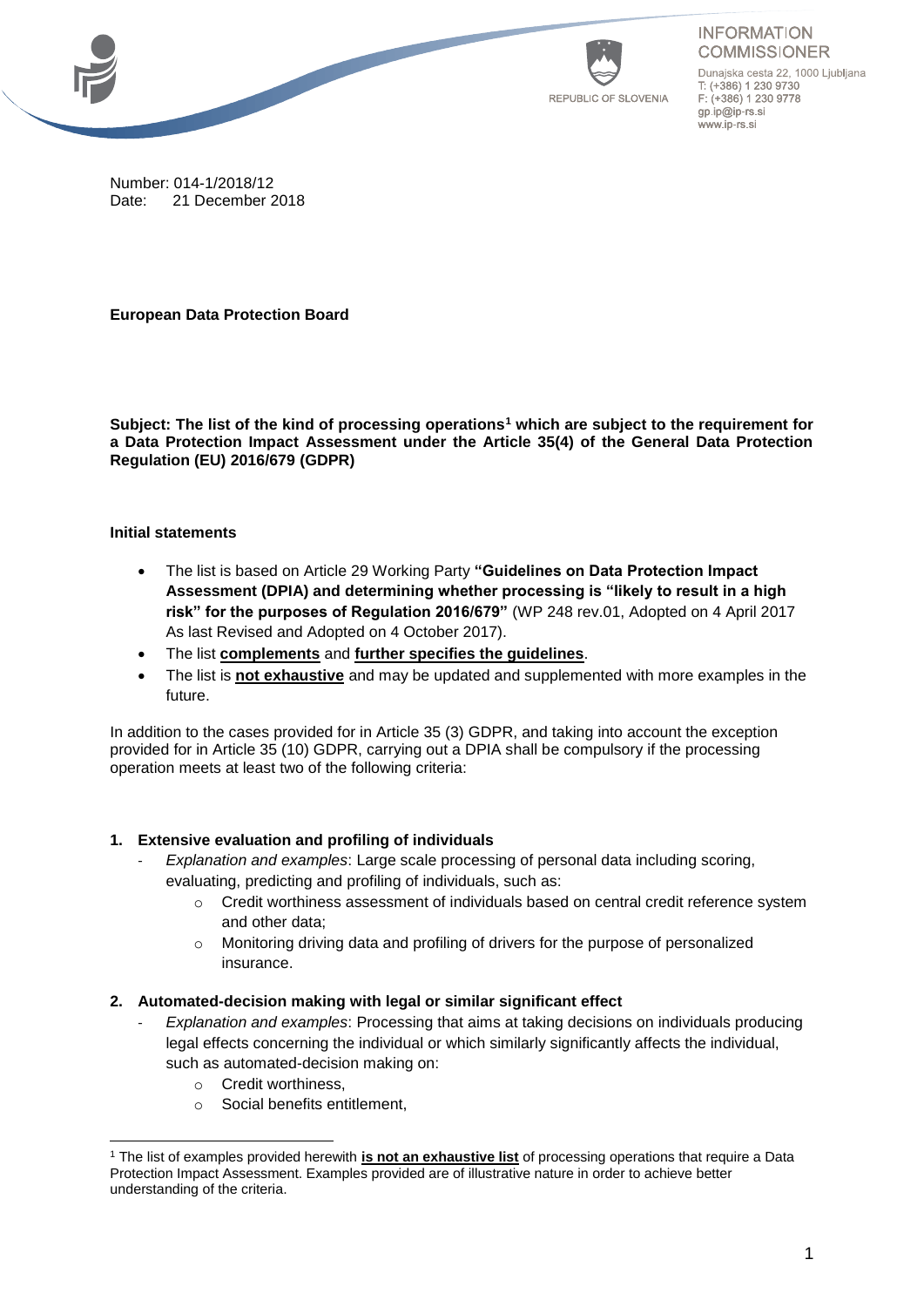- o Scholarship entitlement,
- o Job qualifications,
- o Health insurance entitlement.

## **3. Systematic monitoring of individuals**

- *Explanation and examples*: Systematic observation, monitoring or other type of surveillance over individuals who may not be aware of or it may be impossible for them to avoid being subject to such processing or have no control over it (e.g. due to it being performed in publicly accessible spaces). Examples where a Data Protection Impact Assessment is obligatory are:
	- o Automated number plate recognition systems;
	- o Public transport and electronic toll collection systems;
	- o E-government projects;
	- o Passenger name record screening;
	- o Black-lists of offenders;
	- o Video surveillance of events with drones;
	- o Video surveillance in public spaces;
	- $\circ$  Mass or systematic processing of personal data performed by law enforcement in connection with criminal and minor offences.

## **4. Processing of special categories of personal data**

- *Explanation and examples*:
	- o When processing of special categories of personal data, data on criminal or minor offences, such as:
		- Formation and functioning of criminal or minor offence databases,
		- Development or re-design of medical information systems, solutions and applications,
		- New individual health monitoring mobile applications
	- o When processing of special categories of personal data is done for purposes other than those for which data was collected, such as:
		- Publicly available registers of individuals based on their particular circumstances or status,
		- Direct marketing based on special categories of personal data (e.g. towards individuals with a particular disease).
	- $\circ$  When special categories of personal data are systematically exchanged between different data controllers, such as:
		- Interconnection of data filling systems with criminal and minor offence registries or other data filling systems with special categories of personal data,
		- Development of interfaces and applications enabling access to criminal and minor offence registries,
		- **E-health systems.**

#### **5. Data processed on a large scale**

- *Explanation and examples*: Data processed on a large scale taking into account the following factors, when determining whether the processing is carried out on a large scale: the number of data subjects concerned, either as a specific number or as a proportion of the relevant population, the volume and/or the range of different data items being processed, the duration or permanence of the data processing activity and the geographical extent of the processing activity, such as: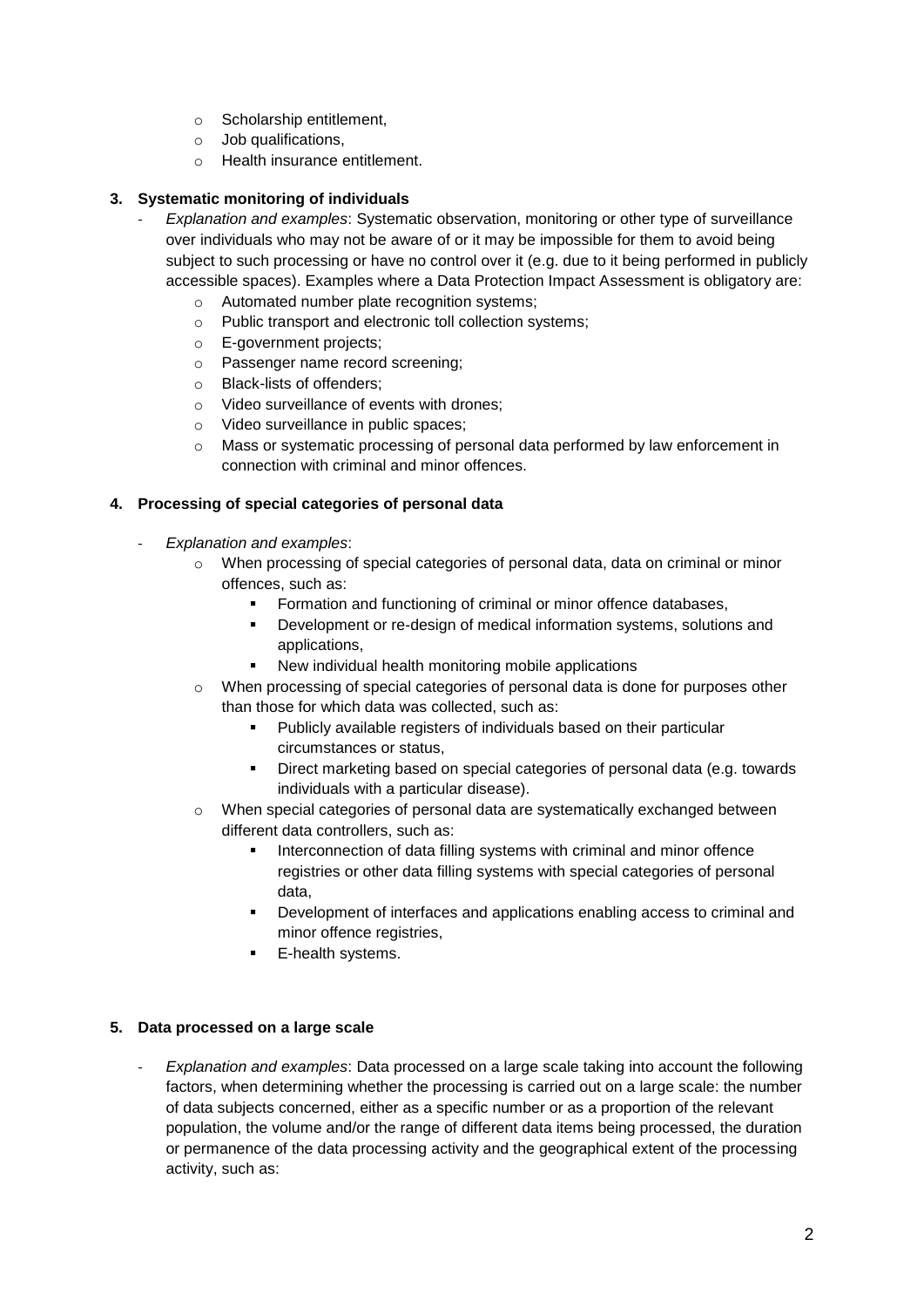- o Loyalty schemes,
- o Electronic communications data processed by telecom operators,
- o Data on insurers and insurance claims with insurance companies,
- o Nation-wide registries of personal data,
- $\circ$  Financial data and data on the use of financial services in banks, savings banks and other financial institutions,
- $\circ$  Large-scale processing of traffic, location and other electronic communications data protected by Article 37 of the Constitution of the Republic of Slovenia.

#### **6. Matching or combining of different datasets (e.g. obtained through different activities of data controllers) and big data analytics**

- *Explanation and examples: Matching or combining of different datasets (e.g. obtained through different activities of data controllers) and big data analytics, such as:*
	- $\circ$  Matching of data of insurers and data on insurance claims by the insurance company in order to ascertain trends, shares, cause-and-effect connections etc.,
	- o Matching absenteeism data with data on gender, age and education of employees,
	- o Shopping and movement habits analysis,
	- o Analysis of movement, usage and habits of users of electronic communications,
	- o Big data analysis in one or more nation-wide registries.

#### **7. Imbalance of power**

- *Explanation and examples*: Processing of personal data of vulnerable (groups of) individuals, where there is significant imbalance of power between data controllers and individual, such as:
	- $\circ$  Processing of personal data of employees in conjunction with at least one other criterion, children, individuals with fully or partially limited legal capacity, asylum seekers, migrants, elderly, patients etc.

#### **8. Innovative use or applying new technological or organisational solutions**

- *Explanation and examples*: Innovative use or combining existing and new technologies, where personal and societal consequences are not necessarily well researched and known and that may lead to novel forms, larger scale and new purposes of processing, such as:
	- o Intelligent video analytics systems,
	- o The use of drones,
	- o Certain "Internet of Things" applications (e.g. smart metering), etc.

## **9. When the processing in itself prevents data subjects from exercising a right or using a service or a contract**

- *Explanation and examples*: Processing of personal data that aims at allowing, modifying or refusing data subjects' access to a service or entry into a contract, such as:
	- o Nation-wide electronic toll collection system.
	- o Pre-screening of customers against a credit reference database.

## **10. Processing of biometric data which is processed for the purpose of uniquely identifying a natural person in conjunction with at least one other criterion;**

- *Explanation and examples: Processing of fingerprints, faces or other biometric traits for the purpose of uniquely identifying a natural person.*